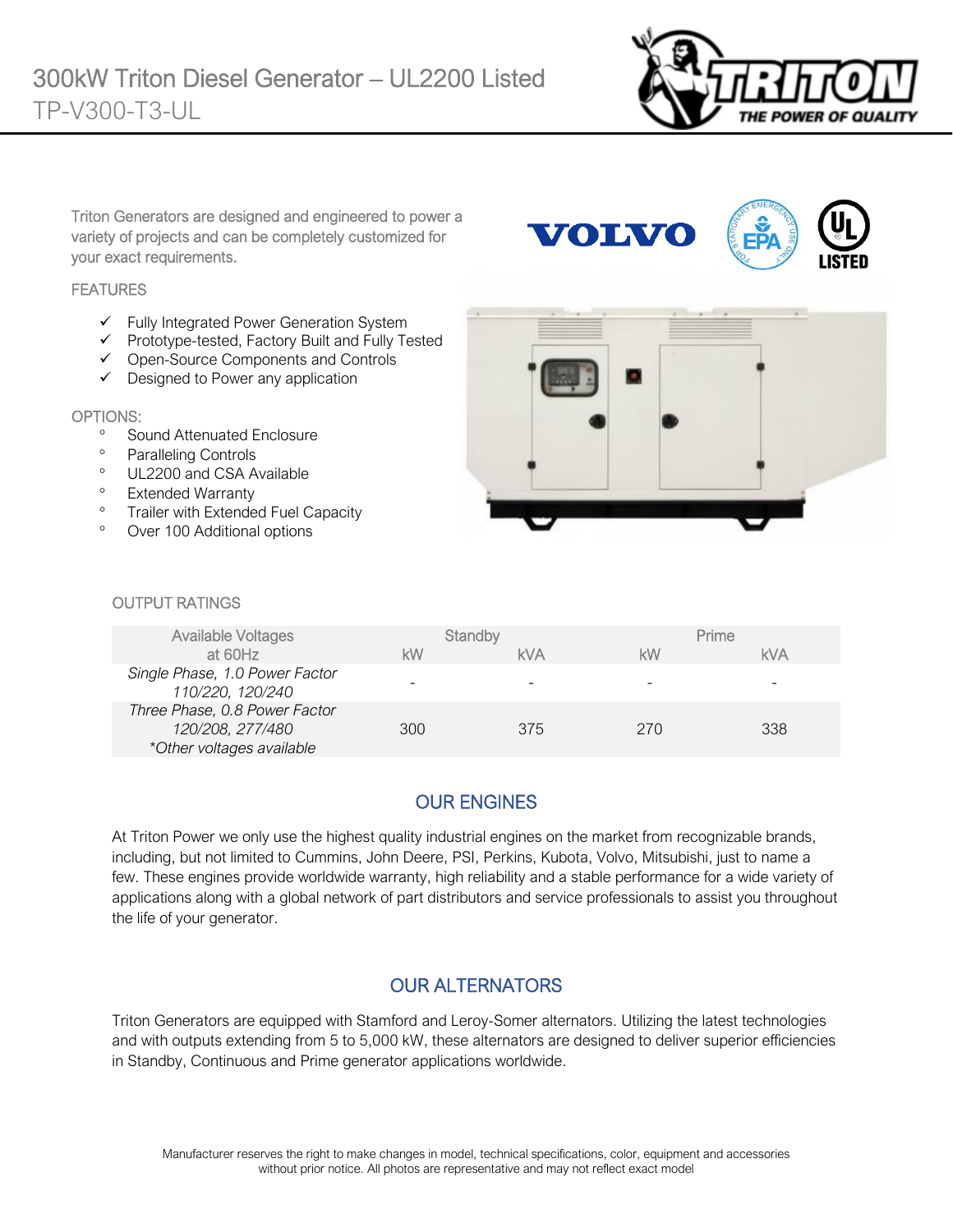

### ENGINE INFORMATION

| <b>Engine Make</b>               | Volvo                  |
|----------------------------------|------------------------|
| Model                            | <b>TAD1351GE</b>       |
| <b>Tier Rating</b>               | Tier 3                 |
| Engine Speed (RPM)               | 1800                   |
| Engine Power Output at rated RPM | 335 kWm / 456 HP       |
| Cooling                          | <b>Radiator Cooled</b> |
| Aspiration                       | Turbocharged           |
| Total Displacement (Liter)       | 12.78                  |
| No. of Cylinders and Build       | 6, In Line             |
| <b>Bore and Stroke</b>           | 131 x 158              |
| <b>Compression Ratio</b>         | 18.1:1                 |
| Governor                         | Electronic             |
| Fuel Consumption (L/hr)          |                        |
| <b>Full Load</b>                 | 82.47                  |
| 75% Load                         | 62.44                  |
| 50% Load                         | 43.40                  |
| Oil Capacity (Liter)             | 36                     |
| Coolant Capacity (Liter)         | 20                     |

## ALTERNATOR INFORMATION

| Manufacturer                          | Leroy Somer or Stamford                                         |
|---------------------------------------|-----------------------------------------------------------------|
| Design                                | Brushless single bearing, revolving field                       |
| <b>Stator</b>                         | $2/3$ pitch                                                     |
| Rotor                                 | Single bearing, flexible disc                                   |
| <b>Insulation System</b>              | Class H                                                         |
| <b>Standard Temperature Rise</b>      | 125 -163°C Continuous                                           |
| Exciter Type                          | Self Excited                                                    |
| <b>Phase Rotation</b>                 | A(U), B(V), C(W)                                                |
| <b>Alternator Cooling</b>             | Direct drive centrifugal blower fan                             |
| AC Waveform Total Harmonic Distortion | No load < $1.5\%$ . Non distorting balanced linear load < $5\%$ |
| Telephone Influence Factor (TIF)      | <50 per NEMA MG1-22.43                                          |
| Telephone Harmonic Factor (THF)       | $<$ 2%                                                          |
|                                       |                                                                 |

## DEEP SEA DIGITAL CONTROLLER

- Adaptable for a wide variety of single gen-set applications, supporting diesel, gas and petrol engines.
- Monitors engine speed, oil pressure, coolant temperature, frequency, voltage, current, power and fuel level, giving you comprehensive engine and alternator protection.
- <sup>o</sup> Easy USB configuration via the DSE PC Suite or directly through the controller's panel.
- <sup>o</sup> Standard units include models DSE4520 or DSE4510. Additional models for AutoStart (DSE73XX and DSE74XX Series) and Synchronization (DSE86XX Series) available upon request on customized equipment.

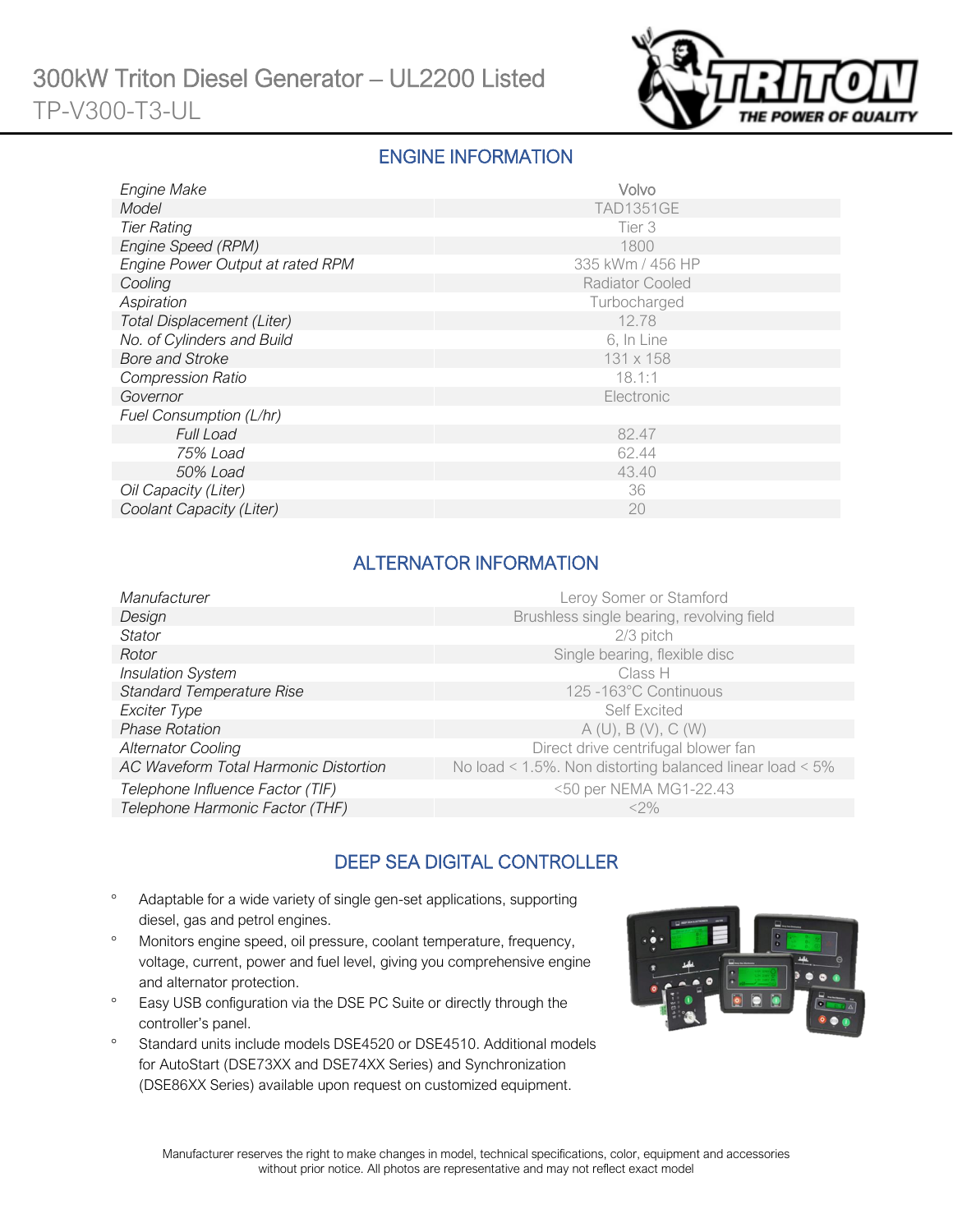

# STANDARD ITEMS

Engine System:

Ī

- o Oil Drain Extension
- o Air Cleaner
- o Critical Exhaust Silencer (Enclosed Versions)
- o Expanded Metal Safety Guards
- Fuel System
	- o Primary Fuel Filter
	- o Fuel Lock-off
		- o Flexible Fuel Lines
	- Cooling System
		- o Factory Installed Radiator
		- o 50/50 Ethylene glycol antifreeze
		- o Radiator Drain Extension
- Electrical System
	- o Unit Mounted Mainline Circuit Breaker
	- o Battery Charging Alternator
	- o Battery Tray and Cables
	- o Emergency Stop Switch
- ✓ Generator Set
	- o Mounted on Heavy Duty Steel Base Frame
	- o Anti-Vibration Pads between Engine/Alternator and Frame
	- o Full Factory Load Bank Testing
	- o Sub-Base Lifting Points
- ✓ Alternator
	- o Single and Three Phase
	- o 12 Lead Stamford or Leroy-Somer
- ✓ Enclosure (if selected)
	- o Heavy Duty Steel Enclosure (Aluminum Options)
	- o Powder Coated Finish
	- o Easy Access to All Service Points
	- o Fully Sound Attenuated
	- o Advanced Water and Dust Proofing
	- o Easy to Transport
	- o Includes 8-hour single wall fuel tank

# OPTIONAL ITEMS

- Engine System:
	- o Upgraded Exhaust Silencers (Hospital, Residential, Critical)
	- o Heavy Duty Air filters
	- o Oil Heater
	- o Block Heater (Circulating, up to 5000 Watt)
- Fuel System
	- o Multi-Valve Fuel Connections
	- o Fuel Cooler
- Electrical System
	- o Battery Charger (Standard and Float Type)
	- o Additional Circuit Breakers
	- o Shunt Trips
	- o Electrically Controlled Breakers
	- o Medium Voltage Alternators
	- o Paralleling Systems
	- o Electrical Connections (Cam-Locks, Refer Plugs, Distro Panel, and more)
- Cooling System
	- o Upgraded Radiator Systems
	- o Marine Grade Radiator
	- Generator Set
		- o Seismic Isolators
		- o Remote Mounted Control System
- **Enclosure** 
	- o Aluminum Enclosure
	- o Ultra-Quiet Enclosure
	- o 20 and 40' Container Packages
	- o Custom Paint Colors
- Alternator
	- o 600 Voltage
	- o Medium Voltage (1000 to 13,200 voltage)
	- o Two Bearing
- Additional Options
	- o Please inquire, Triton can assist in engineering nearly any option